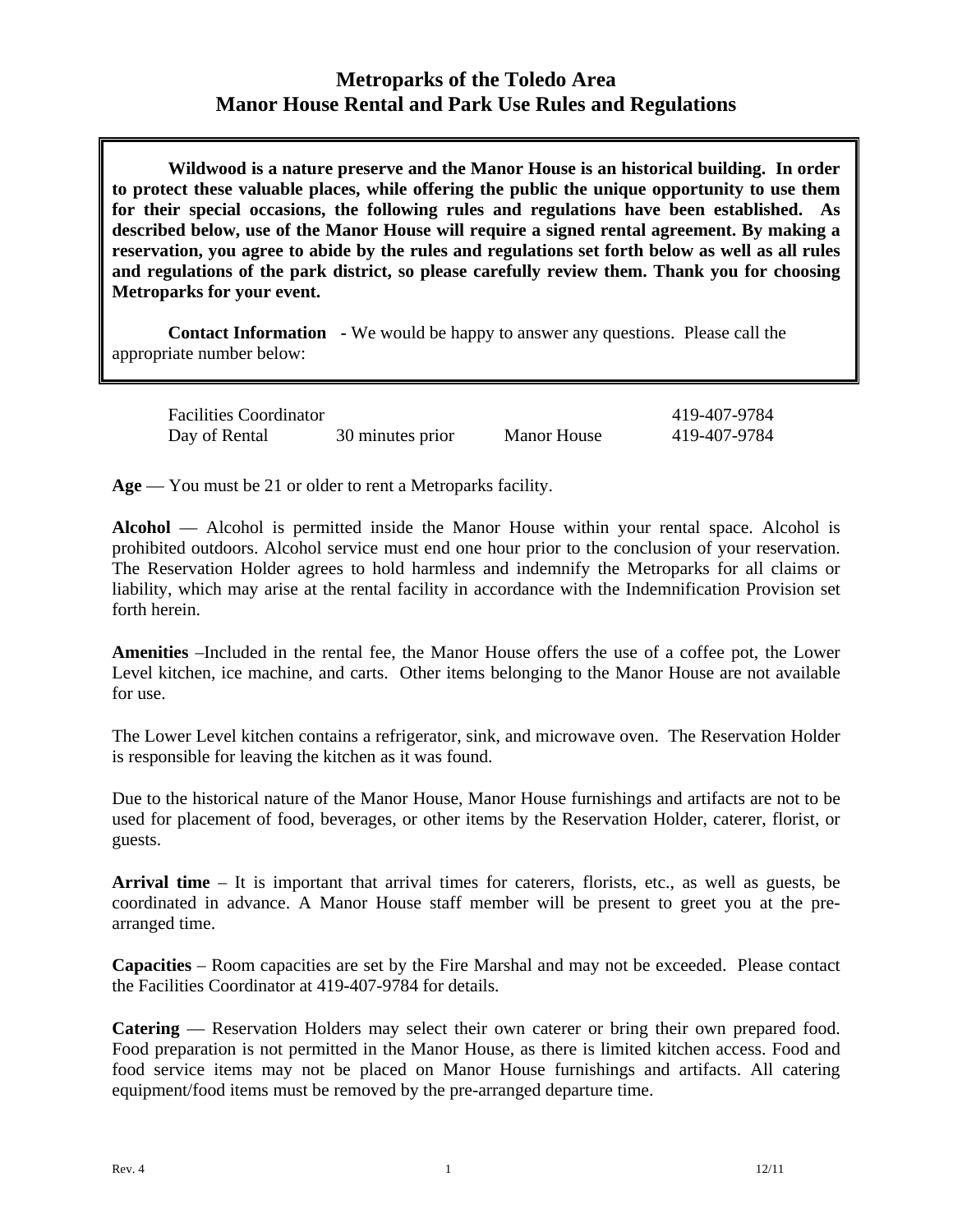**Damages—** A Manor House staff member will conduct a walk through with the Reservation Holder at the time of arrival and departure. The repair/replacement cost for any damage that occurs during the rental will be charged to the Reservation Holder.

**Decorations** —Permitted decorations may only be placed on the tables provided for your rental. Decorations on any other surface are prohibited.

Permitted Items: Flowers, battery operated imitation candles

Prohibited Items (indoors and outdoors): Glitter, confetti, candles. Also prohibited: the release of balloons, rice, birdseed, flower petals, birds, animals or insects, including butterflies.

The Reservation Holder is responsible for removal of all decorations, removal of any items of property brought into the facility, and deposit of trash in the appropriate receptacles by the prearranged departure time.

**Departure time –** Your event must end one hour prior to the pre-arranged departure time. Everyone and everything must be out of the house by the departure time and clean up must be complete. The Reservation Holder will be charged an additional twenty-five dollars for every fifteen minutes past their departure time.

**Enforcement of Policies –** The Reservation Holder is responsible for their guests' and contract service providers' actions and enforcement of Manor House and Metropark policies.

**Food and Drinks** – Food and drinks are permitted only within your rental space.

**Fundraising Events** - Non-profit and commercial organizations may hold fundraising events in the Manor House. Money for raffles, admissions, registration, merchandise sales, etc. can only be exchanged inside the Manor House. All organizations renting space in the Manor House are subject to the requirements promulgated by the State of Ohio and set forth Metroparks policies.

**Indemnification -** To the fullest extent permitted by law, the Reservation Holder shall indemnify defend and hold harmless Metroparks its officers, employees, or any of them, from and against claims, damages, losses and expenses, including but not limited to attorneys' fees, arising out of the acts or omissions of the Reservation Holder, provided that such claim, damage, loss or expense is attributable to bodily injury, sickness, disease or death, or to injury to or destruction of property including loss of use resulting there from, but only to the extent caused in whole or in part by the acts or omissions of the Reservation Holder, his/her agents, guests, or anyone directly or indirectly invited by them or anyone for whose acts they may be liable, regardless of whether or not such claim damage, loss or expense is caused in part by a party indemnified hereunder. Such obligations shall not be construed to negate, abridge, or reduce other rights or obligations of indemnity which would otherwise exist as to a party or person described in this paragraph.

Music — Music must conclude one hour prior to the pre-arranged departure time. In consideration of guests attending other Manor House events, we ask that music be kept at an acceptable level, as determined by Manor House Staff.

**Parking** — The Metroparks is not permitted to reserve parking spaces for you or your guests. If necessary, Reservation Holders and their guests may be dropped off at the front door of the Manor House. The driver must then move the vehicle to a designated public parking space within the park. Failure to do so may result in a parking citation.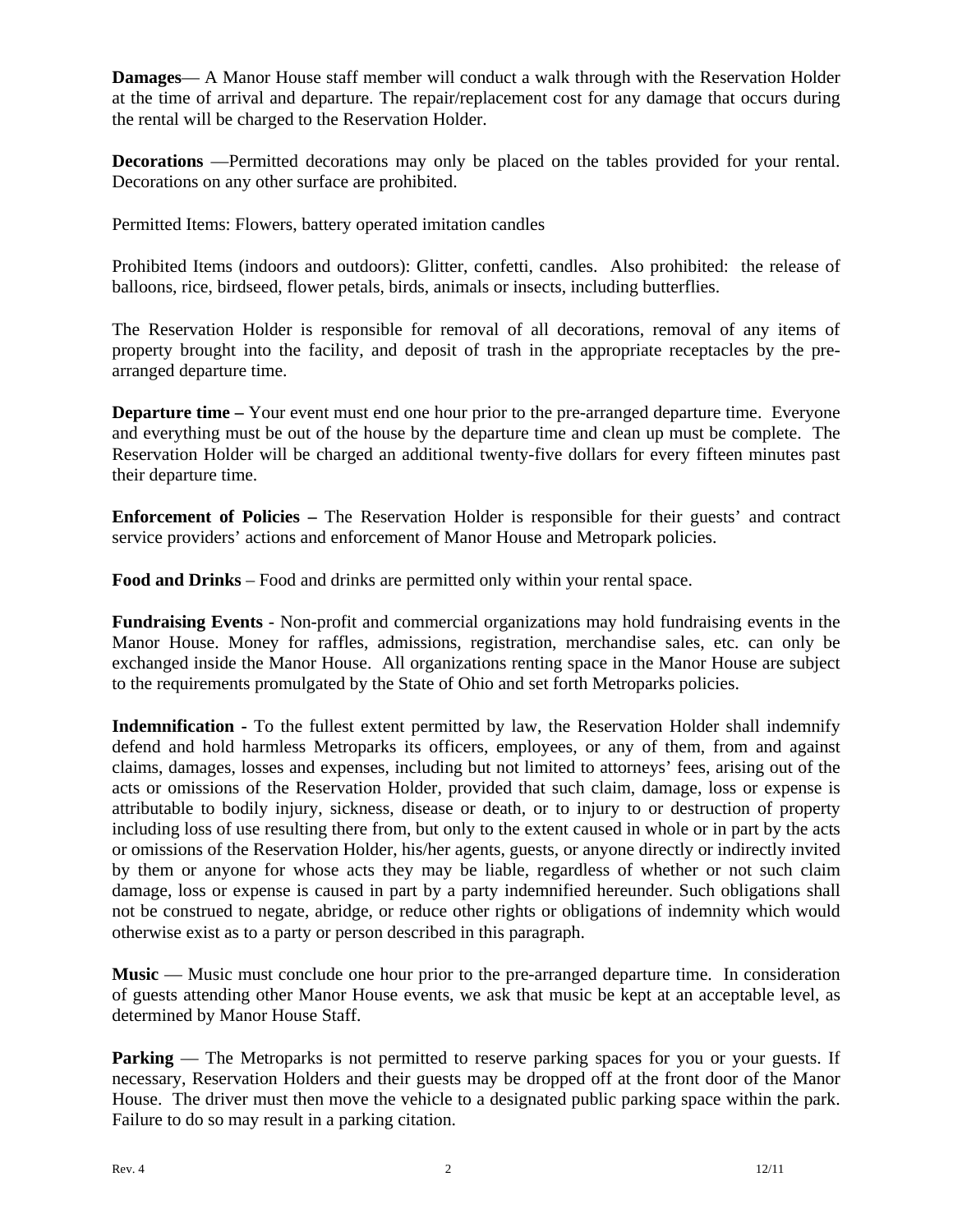Family members, friends, or individuals hired by the Reservation Holder are not permitted to provide "valet parking."

**Payment and cancellation policy** — Payment is expected in full at the time the reservation is made. In the event of cancellation, refunds are issued as follows. If the cancellation notice is received up to 90 days prior to the rental a refund of 75% will be issued. If the cancellation notice is received 60 to 89 days prior to the rental a refund of 50% will be issued. If the cancellation notice is received 30 to 59 days prior to the rental a refund of 25% will be issued. If the cancellation notice is received less than 30 days no refund will be issued.

**Personal Property** — Park Staff will dispose of items left at any Metroparks facility after the prearranged departure time. Metroparks is not responsible for lost, stolen or misplaced property/items, such as flowers, decorations, dinnerware, and umbrellas.

**Photography –** The Manor House does not provide photographers, but you are welcome to take your own photos or bring your own photographer. We can only guarantee photo opportunities within your rental space**.**

**Piano –** The Yamaha Grand Piano in the Living Room is available for your use. It may not, however, be moved, closed, or used improperly, including placing objects on top of it.

**Recitals -** The maximum capacity of the Living Room is 80 people, including student performers. This may require the issuance of a certain number of tickets per student, and is the responsibility of the Reservation Holder. Recital fee does not include a rehearsal.

**Rental Agreement** – A Rental Agreement will be generated when Manor House facilities are reserved. At least one month prior to the rental, the Reservation Holder must meet with a staff member to select the set up, review the rules and regulations, and sign the Rental Agreement.

It is understood that the facility is reserved only for the individual or group listed on the Rental Agreement. The Rental Agreement is not transferable.

**Safety –** In the event of severe weather, the Manor House staff member assigned to your rental will direct you to the nearest shelter.

Hallways and doorways must be kept clear and accessible.

**Security** — If you require security personnel for your function, please contact the Metroparks Ranger Department at 419-407-9744.

**Set-up/clean-up** — Due to the historical nature of the Manor House, Metroparks staff will handle all indoor table and chair arrangements. Reservation Holders may select a set-up option from the Manor House set up book.

 Displays, equipment, exhibitions, furniture, or accessories at the Manor House are not to be moved or rearranged.

The Reservation Holder is responsible for all clean up and must leave the facility in the condition in which it was found. Trash bags are provided.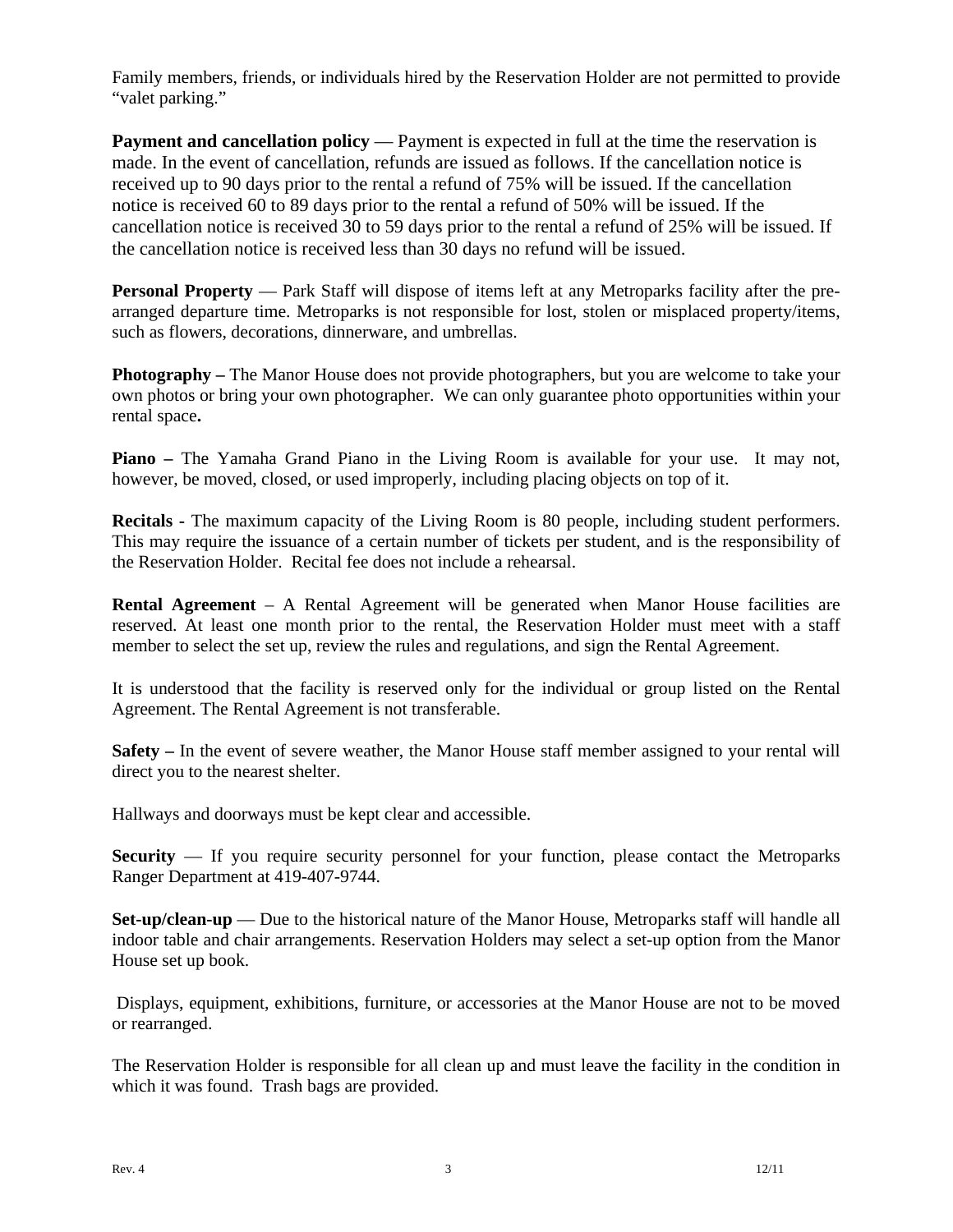**Signage** — Small signs that do not obstruct motorist or pedestrian sight lines may be put in the ground to direct invited guests to the Manor House. All signs must be removed at the conclusion of the rental.

**No Smoking** — According to state law, smoking is not permitted in any building or enclosed structure owned and operated by the Metroparks, including the Manor House. Smoking is also not permitted in any area 25' or less from an entrance or exit of such building or enclosed structure.

**Soliciting** — Soliciting is not permitted in or near the Manor House.

**Tents –** Tents are not permitted at the Manor House.

**Termination of Rental Agreement -** It is understood by the Reservation Holder that the Metroparks shall have the right to terminate any Rental Agreement without notice in the event of non-compliance with these Manor House Rental and Park Use Rules and Regulations**.** 

**Tours –** In order to provide the best possible experience for our visitors, all house tours are now guided. Should you desire a house tour for your guests, it must be scheduled six weeks in advance of your rental to ensure adequate Manor House staffing.

**Vehicles** — Vehicles left overnight at any Metroparks facility require a signed Release of Liability. All vehicles without a Release of Liability form will be towed at the owner's expense. Please call the Ranger on duty to obtain a Release of Liability form. In case of emergency - dial 911.

**Weather Emergency** — In the event of a Level 3 Snow Emergency in Lucas County, all Metroparks will close to visitors. Reservations scheduled to take place that day will be cancelled and full refunds will be issued. In the event that a severe thunderstorm warning or tornado warning is issued on the day of your event and interrupts your event, a full refund may be obtained by calling 419—407—9784.

**Metroparks Rangers will enforce all of the rules and regulations set forth herein and all Metroparks rules and regulations.** 

**In case of emergency – dial 911** 

**Thank you for choosing the Manor House for your event!**